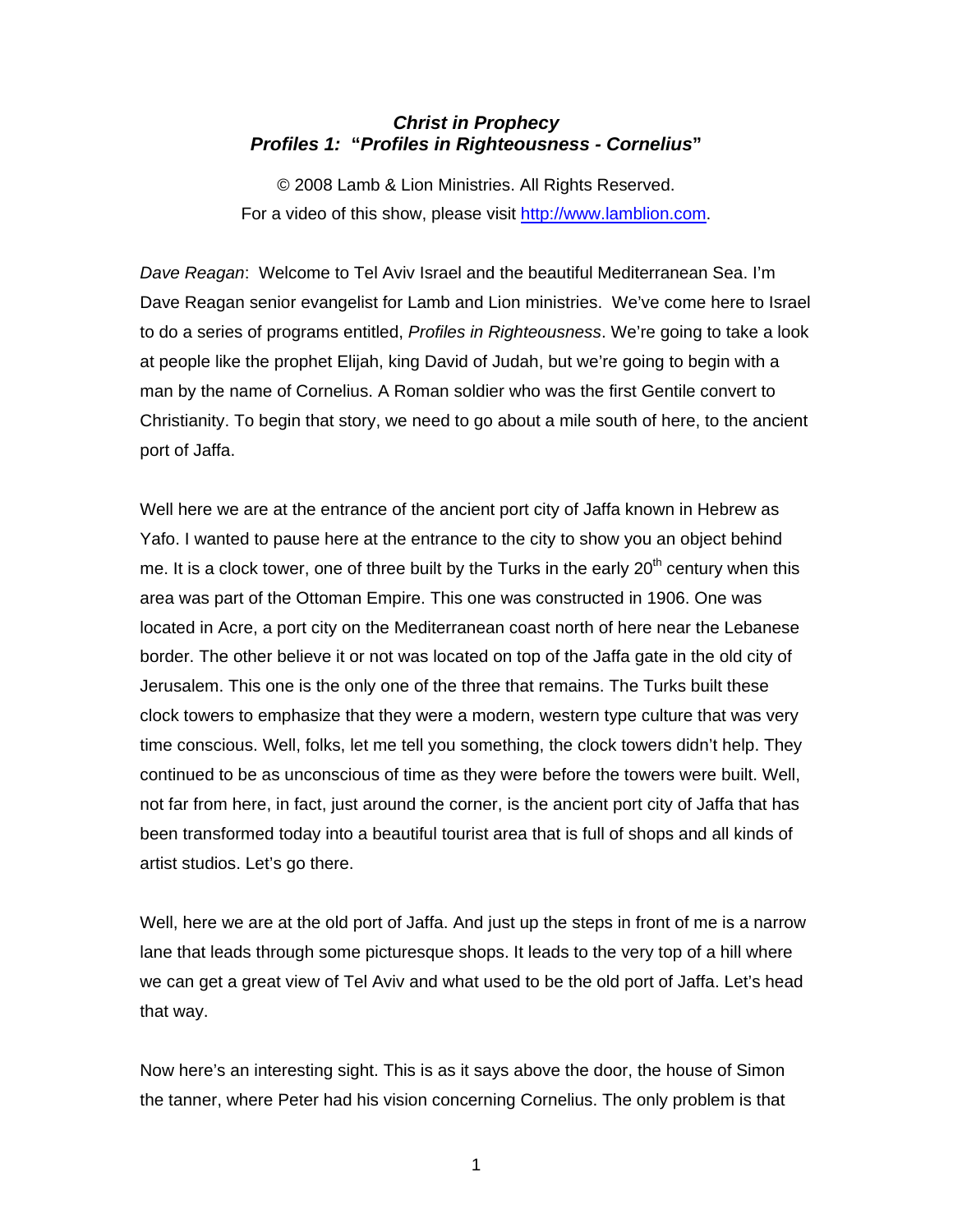there are several of these in the neighborhood. It's kind of like back in the states where you see signs that say, "George Washington slept here."

Well, here we are at the top of what's called Jaffa's hill. And right over here is a statue called the statue of faith. At the top is the artist's portrayal of a dream of Jacob, and on each side a rather modernistic portrayal of the sacrifice of Isaac and the fall of the city of Jericho. But let me tell you something, every time I see this statue I only think of one thing, I think of Samson pushing down the pillars that caused the building to collapse on the Philistines.

Now, over here you can see a great view of Tel Aviv. What a contrast! I'm standing here in a city that's over 4,000 years old, and I'm looking at one that is less than one hundred years old. You see, folks, Tel Aviv was not founded until 1909, today is it Israel's second largest city with a population close to 400,000. Only Jerusalem is larger. The metropolitan area of Tel Aviv contains over 3 million people it is a very modern city that serves as the home of the nation's stock exchange and diamond finishing industry. Its beaches, buffets, upscale shopping and entertainment have made it a magnet for tourism. Tel Aviv is called the city that never sleeps because of its renowned night life. There's a saying over here that goes like this, "You go to Jerusalem to pray, you go to Haifa to stay, and you go to Tel Aviv to play."

Since Tel Aviv did not exist in Biblical times, it is not mentioned anywhere in the Bible, but you know what? It is a Biblically significant city because a major Bible prophecy was fulfilled here in Tel Aviv some 60 years ago. You see, it was in a building here in Tel Aviv that David Ben Gurion read the Declaration of Independence on May the  $14<sup>th</sup>$ , 1948. And that declaration fulfilled a number of Bible prophecies about the reestablishment of Israel in the end times. One of the most significant is a symbolic one found in Isaiah chapter 66. In the New King James version, it reads as follows, "Before she was in labor she gave birth, before her pain came, she delivered a male child. Who has heard such a thing? Who has seen such things? Shall the earth be made to give birth in one day or shall a nation be born all at once?" The New American Standard Version puts it this way, "Can a land be born in one day? Can a nation be born in a moment?" The prophecy here folks is that the nation of Israel would one day be reborn and the birth pangs would follow the birth instead of preceding it. And you know that is exactly what happened. The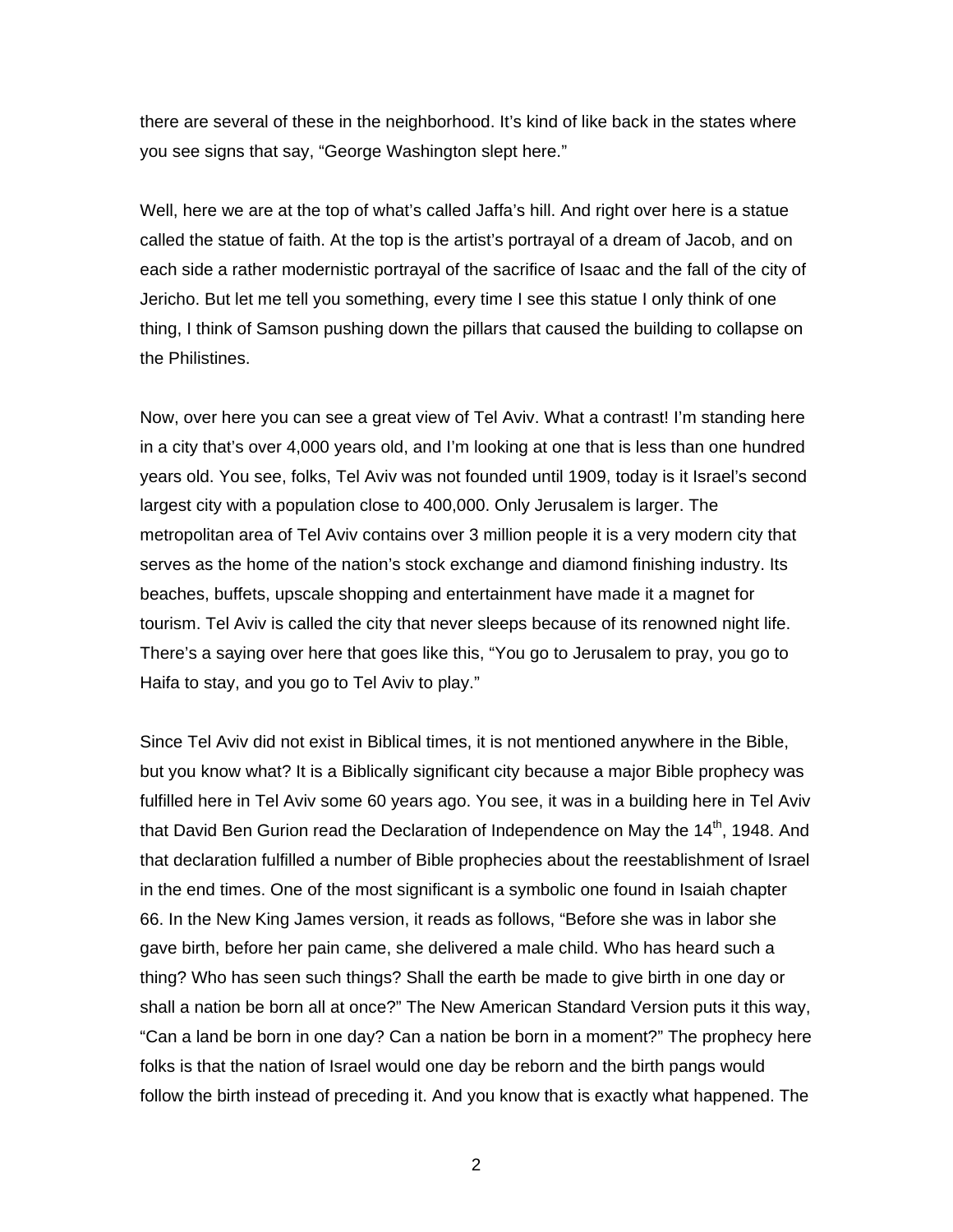state was born on May the  $14<sup>th</sup>$ , 1948 and the next day, five Arab nations attacked. And it has been under attack since that time, for more that sixty years. Now, unlike Tel Aviv, the city we're now in, Jaffa is mentioned several times in the Bible.

In Bible times, Jaffa was a very, very important city and that's because it was Israel's major sea port. That sea port was located right down at the bottom of this hill next to that church. The city of Jaffa is mentioned four times in the Old Testament. The first time it's mentioned has to do with that fact that it was given to the tribe of Dan. The second time it's mentioned it is mentioned as a port of entry when the cedars of Lebanon were brought into the country for the building of Solomon's Temple. And let's see, the third time was when Jonah departed on his ill-fated journey from here. And the fourth time was a repeat of one of those, and that is when the cedars of Lebanon were brought into the country again for the building of the second temple. The church I showed you below is called the church of St. Peter. It commemorates two events in the life of Peter. The first is recorded in acts chapter 9, we're told that a Christian woman lived here by the name of Tabitha, her name in Greek was Dorcas. In Acts chapter 9 we are told that she was a woman abounding with deeds of kindness and charity. Well, she fell sick and died, and her fellow Christians heard that Peter was in the area in a town called Lydda. You know, that's where the Tel Aviv International Airport is located today. So, they sent for Peter, he came here, he prayed over Dorcas and she was raised from the dead. Peter then decided to stay for awhile here in Jaffa at the house of Simon the tanner, and that brings us to the second event commemorated by the church, the one concerning the Roman soldier Cornelius. Let's go down to the church for that story.

Tell you what, before we go to that area outside the church, let's go over here and have a picture made with Napoleon. Wow, he was certainly a small guy wasn't he? You know the reason there's a statue of Napoleon here is because he captured this port in March of 1799 during his Middle East campaign. And he slaughtered over three thousand people here. He might have been a little guy but he had a very big mean streak in him.

And now in this area outside the church of St. Peter let's just stop for a moment and consider the second great event that occurred here in the life of Peter. One day he was in the house of Simon the tanner when he decided to go up on the roof about noon to pray. Peter fell into a trance and beheld a great sheet coming down from heaven,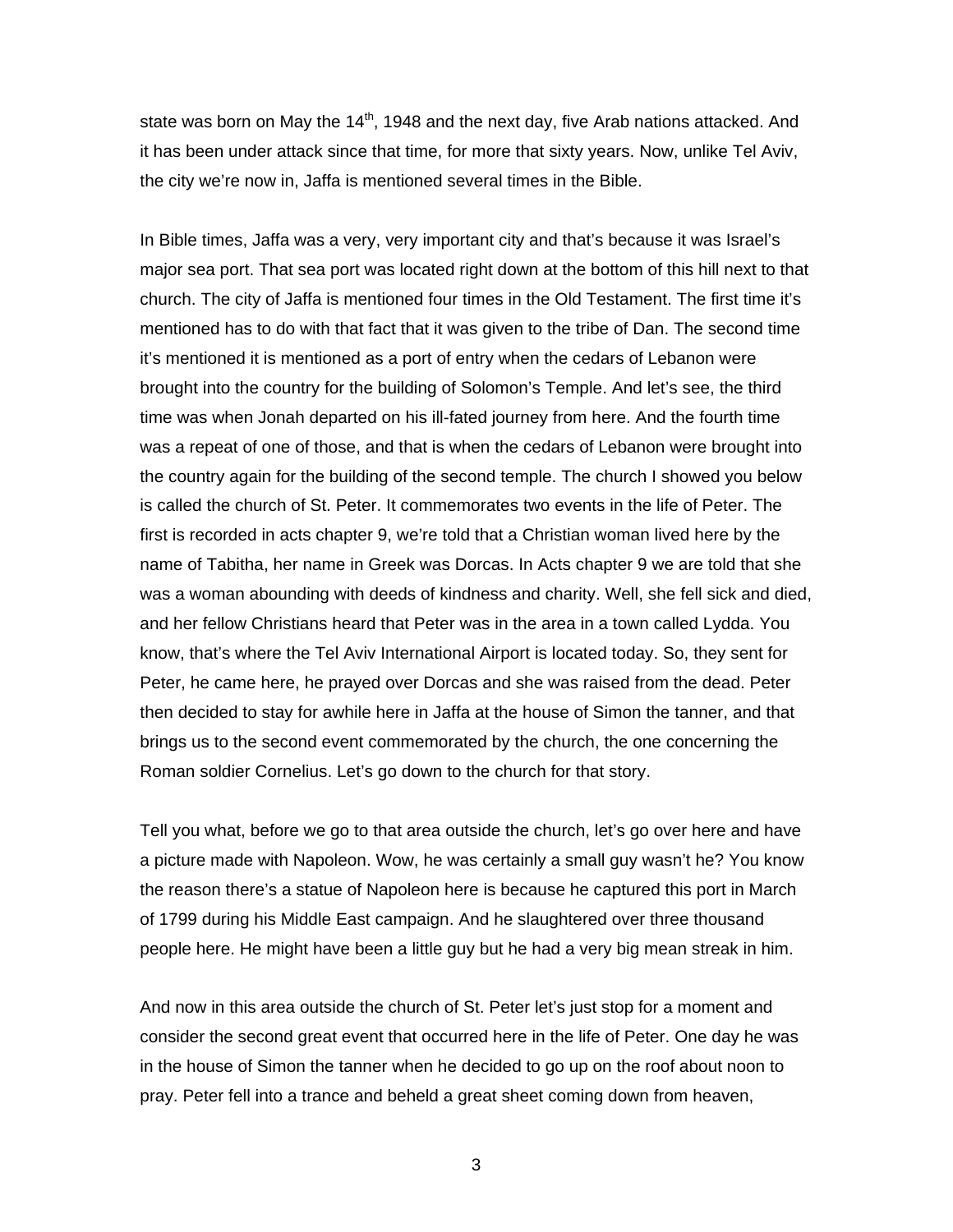lowered by its four corners. In the sheet were all kinds of animals and birds and a voice suddenly exclaimed, "Arise Peter, and eat." Peter was troubled by the command because some of the creatures were unclean, they were not kosher according to Jewish law. So Peter protested the command, saying, "Lord I cannot eat these things because I've never eaten anything unholy or unclean!" But three times Peter saw the vision and three times he heard the command. Now, as Peter was contemplating the meaning of the vision, some men arrived at the house looking for him, they explained that they had been sent by a Roman soldier, a centurion, who lived up the coast at Caesarea Maritime. They explained that the day before Cornelius had experienced a vision in which an angel of God had spoken to him telling him to send men to Jaffa to fetch a man called Peter. When Peter heard about the vision from God, he agreed to go with them to Caesarea the next day.

Now before we proceed to Caesarea in Peter's footsteps, I want us to note what the scriptures say about this man Cornelius. In Acts 10:1 it says he was a Roman Centurion. That meant he was a Gentile soldier in charge of a cohort of men, which would have been about 480 soldiers. In verse 2 it says he was a devout man, who feared God, and who was a generous giver. In verse 22 it further states that he was a righteous man, well spoken of by all the Jews. Isn't that incredible? Think of it, an occupying soldier so good and generous and righteous that he was respected by the citizens of the occupied nation! Yet, despite all his goodness and righteousness, he still needed a Savior! God had heard his prayer, we are told in verse 4, and God was sending Peter to share the Gospel with him. Well, let's proceed to Caesarea Maritime to learn how this story ends. But before we depart Jaffa, I want to show you one more statue.

Here is a rather whimsical statue of a whale I just love it, that commemorates the story of Jonah. It's located here because, as I mentioned earlier, this is the port where Jonah departed on his ill-fated cruise. You know, each time I see this statue I think about a poem written by Carl Sandburg. It reads as follows, "If I were to pass the tomb of Jonah, I would stop and sit for a while, because I too was once swallowed up deep in the darkness, and came out alive after all." I praise God for the light He has sent into the world to deliver us from darkness, the light of His only Begotten Son, Jesus of Nazareth.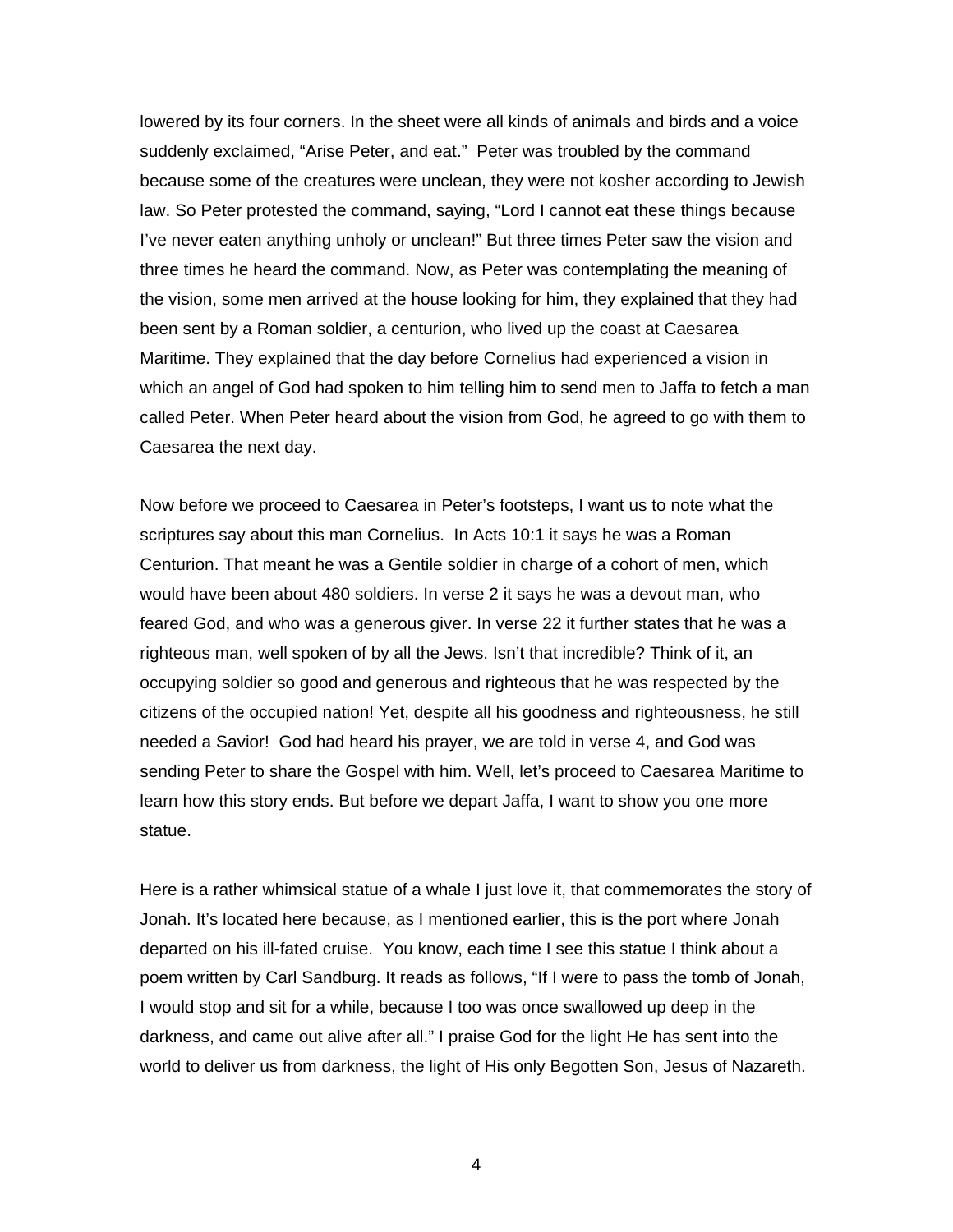Well, it's time for us to head to Caesarea Maritime to continue the story of Cornelius. And while we are en route, here's a special blessing in song from Joel Chernoff entitled "The Year of Jubilee."

Well, we have arrived at another port city in Israel, an ancient one along the coast of the Mediterranean called Caesarea Maritime. We are about 25 miles north of Tel Aviv. Here we have a model of what this city looked like in the time of Jesus. We're standing right here next to the Roman amphitheatre which we'll see later. Over here was Herod's palace right on the sea front where he could catch all the refreshing breezes. Next to it was a large hippodrome which we'll see later where they raced horses. And over here most of the administrative offices were located right in front of a huge artificial harbor that was constructed by Herod's craftsmen. Now, it would be an understatement to say that this was a very important place. You see, this was the Roman capital of the land. The Jewish capital was in Jerusalem, this was the Roman capital. It was also the nation's main port, replacing ancient Jaffa. So at the time of Jesus, Caesarea Maritime was both the governmental and commercial center of the nation.

It was a huge city by the standards of that time. Its population exceeded 100,000, and it was spread over nearly 200 acres of land. King Herod went to great lengths to beautify the city, and he constructed an architectural wonder here. It was the largest artificial port in the world whose foundations were made of hydraulic concrete that hardened under water. Here is a picture of an artist's depiction of what the harbor probably looked like in Biblical times. The city's biggest problem was its lack of water. Herod solved that problem by having his engineers build an 8 mile long aqueduct that brought water from the nearby Carmel mountain range.

In the Middle Ages, when the Crusades occurred, the Crusaders converted the city into a fortress surrounded by a dry moat. You can see the remains of that fortress to this day. At the time of Jesus the city had a theater that would seat almost 5,000 people. It was excavated in the 1960's, and during that time, a remarkable archeological discovery was made. Well, here it is. It's called the "Pilate Stone." It is the most important extra-biblical evidence that has been found concerning Pilate. It's a marker that states that the theatre was built during the time of Pilate as governor, and Tiberius as emperor. You know it's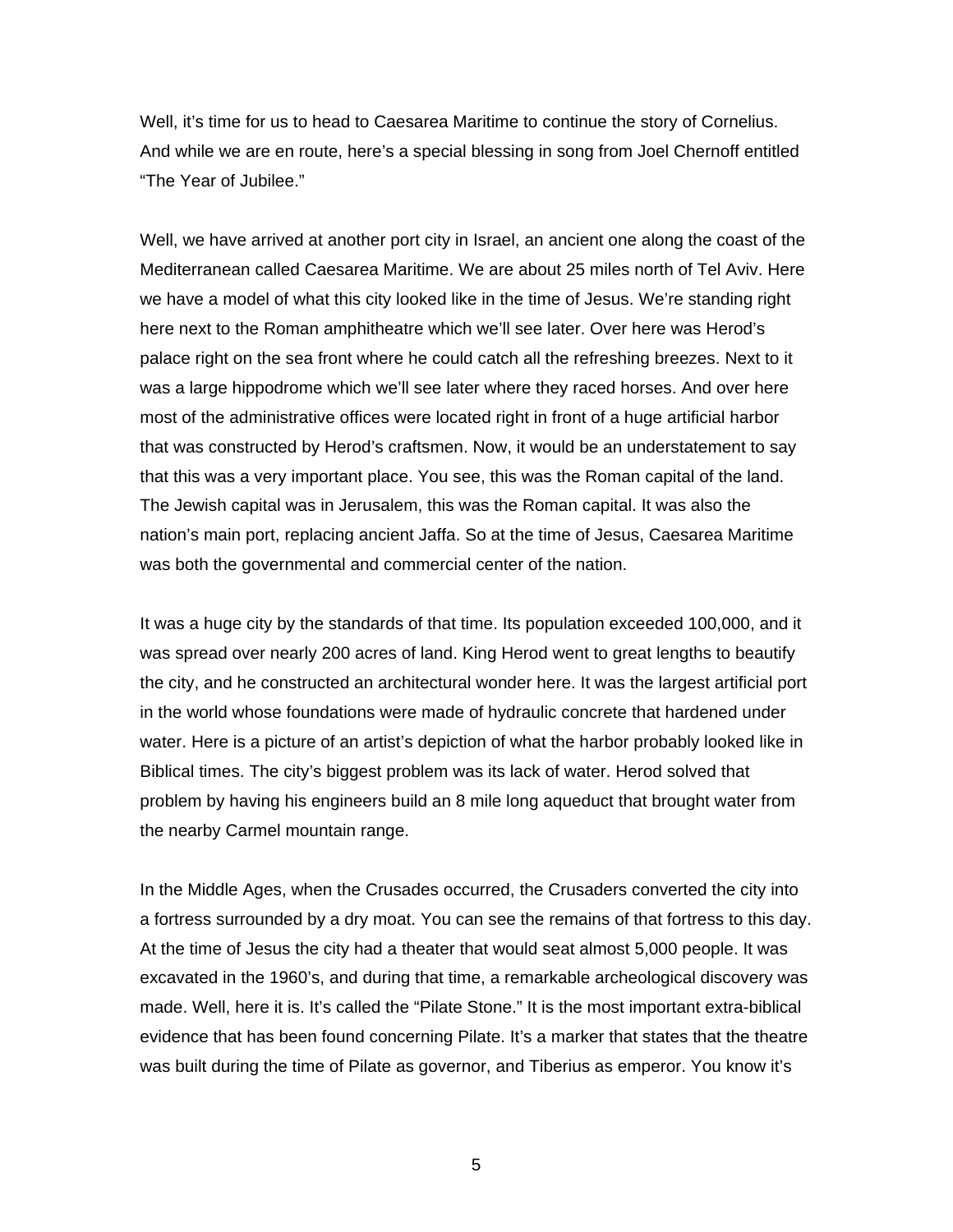the kind of sign you would see inside an American post office that would say, "This post office built when so-in-so was governor and Dwight Eisenhower was president."

Right next to us here, in recent years, the archeologists have uncovered a huge hippodrome where chariot races were held. It is a scene right out of the famous movie, Ben Hur.

Let's pause for a moment here at the Roman Theater to consider the biblically significant things that occurred here in Caesarea during New Testament times. For example, Phillip the Evangelist came here to preach early in his ministry and he made this his base of operations. Herod Agrippa died here, probably in this theater, when he was eaten by worms. Paul ended his second and third missionary journeys here. And after his third missionary journey, he was confronted here by a prophet named Agabus who warned him not to go to Jerusalem. After his was arrested in Jerusalem, Paul was brought back here to Caesarea Maritime where he remained in prison for two years before he was sent on to Rome.

But the most important event that occurred here, in my opinion, was Peter's meeting with Cornelius. Let's pick up that story where we left off in Jaffa. As I explained in Jaffa, Cornelius was a righteous Roman soldier who lived right here in Caesarea Maritime. As he was praying one day, an angel appeared to him and told him to send men to Jaffa to find the Apostle Peter. The next day, as Cornelius' men approached Jaffa, Peter was prepared for their visit by being given a vision in which he was told to eat unclean animals. As Peter was reflecting on the meaning of the vision, Cornelius' men arrived and Peter agreed to accompany them to this city.

After a two day journey up the coast, Peter arrived here and proceeded to the house of Cornelius. As he entered the house, Peter seemed to suddenly understand the meaning of the vision that God had given him. Here's what it says in Acts chapter 10, beginning with verse 28, "Then Peter said to them, 'You yourselves know how unlawful it is for a Jewish man to keep company with or go to one of another nation. But God has shown me that I should not call any man common or unclean.'" He proceeded and said, "In truth I perceive that God shows no partiality but in every nation whoever fears him and works righteousness is accepted by him."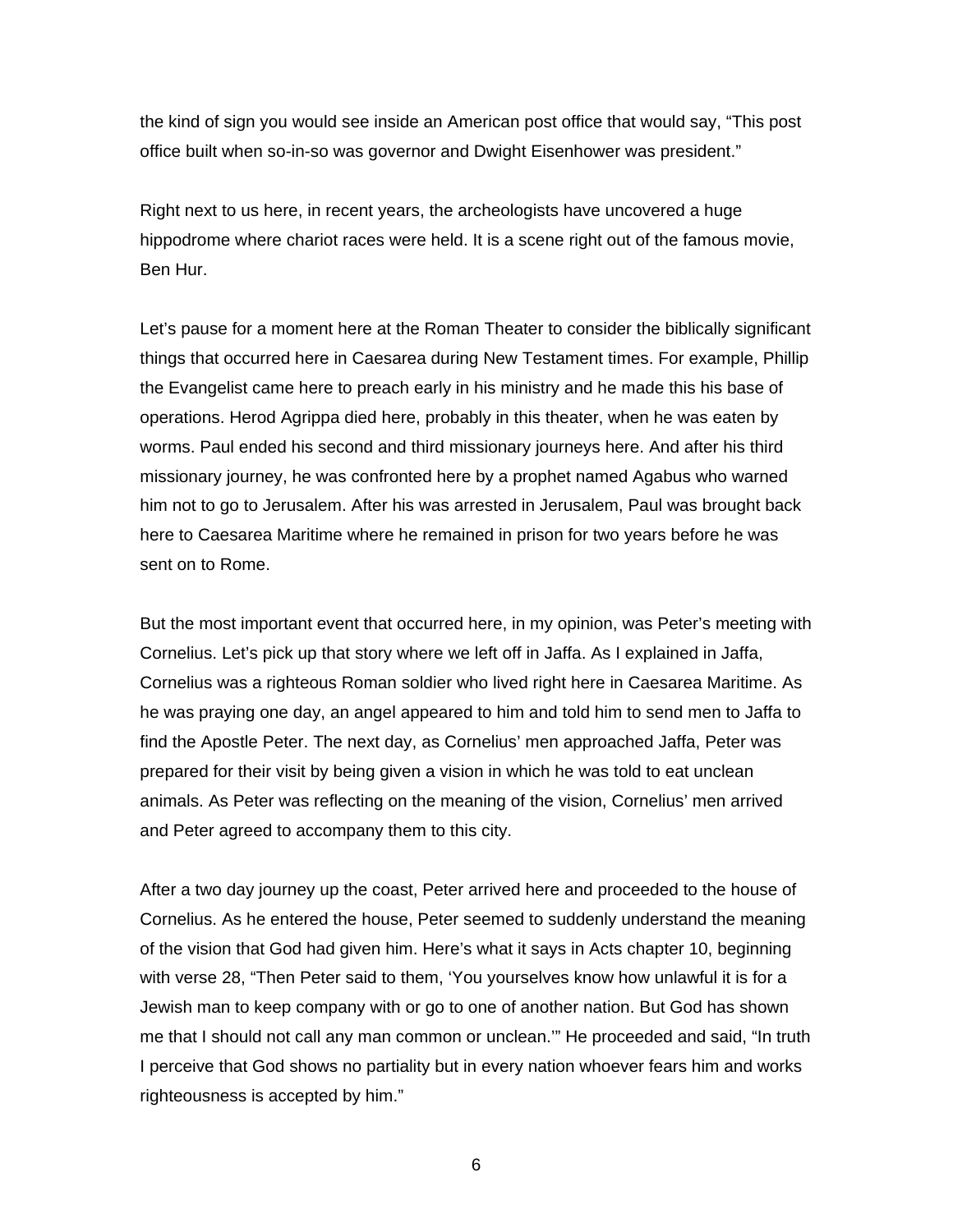Peter then proceeded to present the first Gospel sermon to a group of Gentiles. In the sermon, Peter emphasized the resurrection of Jesus. Listen to how he did it, "You know of Jesus of Nazareth, how God anointed Him with the Holy Spirit and with power, and how He went about doing good and healing all who were oppressed by the devil, for God was with Him. And we are witnesses of all the things He did, both in the land of the Jews and in Jerusalem. And they also put Him to death by hanging Him on a cross. But God raised Him up on the third day, and granted that He should become visible, not to all the people, but to witnesses who were chosen beforehand by God, that is, to us, who ate and drank with Him after He arose from the dead." Then, as Peter was speaking, the Holy Spirit fell upon the assembly and people began to speak in tongues and praise God. Peter realized it was the very same thing that had happened on the Day of Pentecost, and he took it as a sign of God's approval for the Gospel to be preached to the Gentiles. This, to say the least, was a revolutionary event. The grace of God was being extended to the Gentiles, a pagan people despised by the Jews. And now, here is Jack Hollingsworth singing of that amazing Grace.

## **Closing**

*Dr. Reagan:* Welcome to our studio in Dallas, Texas. The story of Cornelius that we have just related to you from Israel leaves us with a basic question. How does it apply to you and me today? Well, the answer is really very simple. We live in a world where every religion except Christianity teaches salvation by good works. Satan wants everyone to believe that they can get to Heaven by just being good. And you know what, he has been very successful at convincing most people throughout history that they can earn their way to Heaven. But folks, there is only one way to eternal life with God and that is through faith in Jesus as your Lord and Savior. Salvation is a gift of God by grace through faith. There is nothing that you can do to earn it. You cannot be saved by being born into a Christian family. You can't be saved by joining a church. Religious rites like baptism will not save you. And all the good works in the world will not cleanse you of your sins.

Cornelius was a good, just, generous and righteous man, but he needed a Savior.